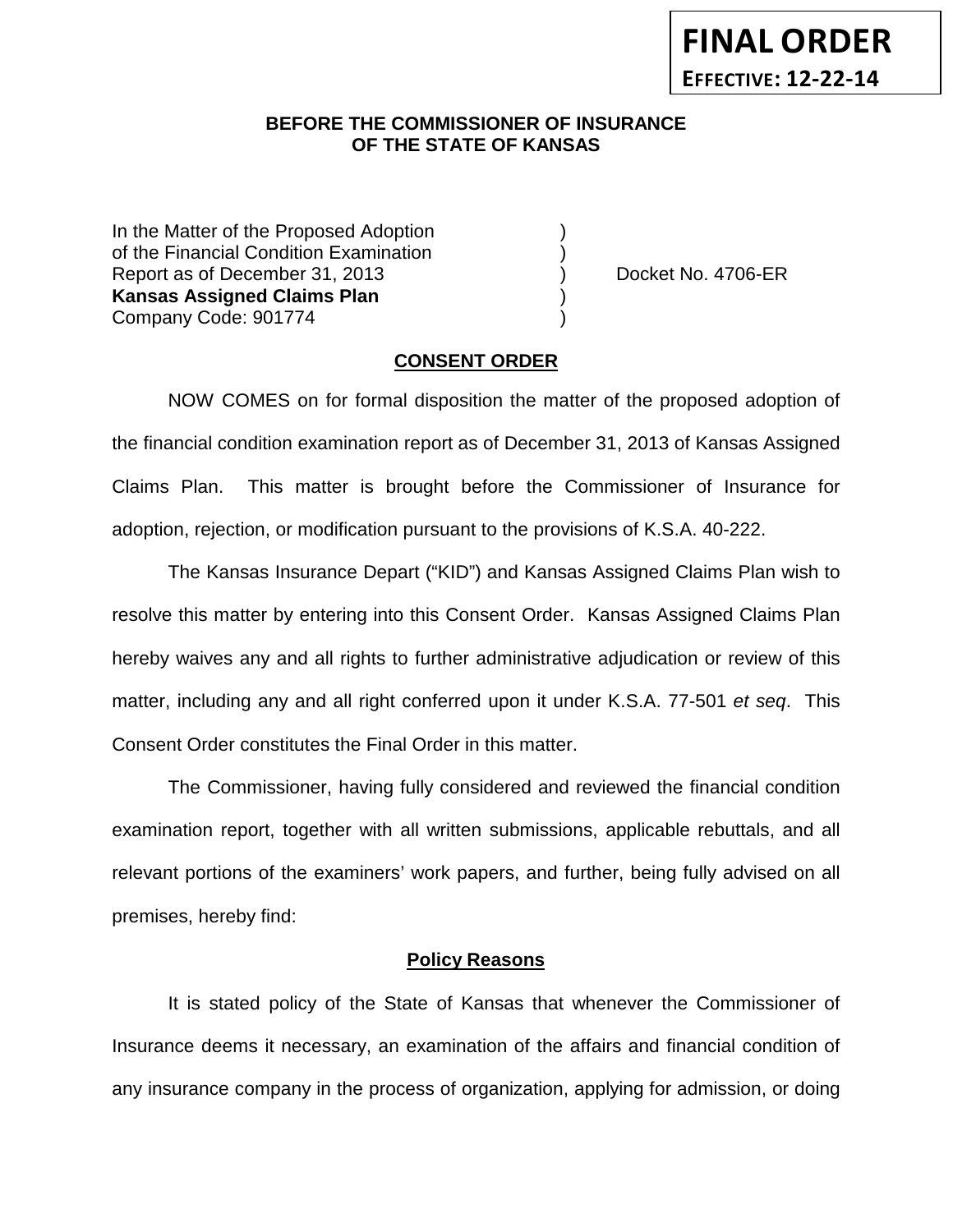business in this State can be undertaken. In all cases, such an examination must occur once every five (5) years. Through the examination process, the insurance consuming public will be well served and protected.

#### **Findings of Fact**

1. The Commissioner of Insurance has jurisdiction over this matter pursuant to K.S.A. 40-222.

2. An examination of Kansas Assigned Claims Plan was undertaken by the Kansas Insurance Department and was completed on August 18, 2014.

3. The examiner-in-charge tendered and filed with the Kansas Insurance Department a verified written report of the examination within thirty (30) days following completion of the examination, to wit; August 18, 2014.

4. Following receipt of the verified report, the Kansas Insurance Department transmitted the report to Kansas Assigned Claims Plan on September 9, 2014, with a duly executed notice advising the company of its opportunity to prepare and submit to the Kansas Insurance Department a written submission or rebuttal with respect to any and all matters contained in the report. Kansas Assigned Claims Plan was further advised that any written submission or rebuttal needed to be filed with the Kansas Insurance Department no later than thirty (30) days after receipt of the verified report.

5. Kansas Assigned Claims Plan filed a written acceptance of the verified report on October 13, 2014.

6. Based upon the written submission tendered by Kansas Assigned Claims Plan, the company took no exceptions to matters contained in the verified report.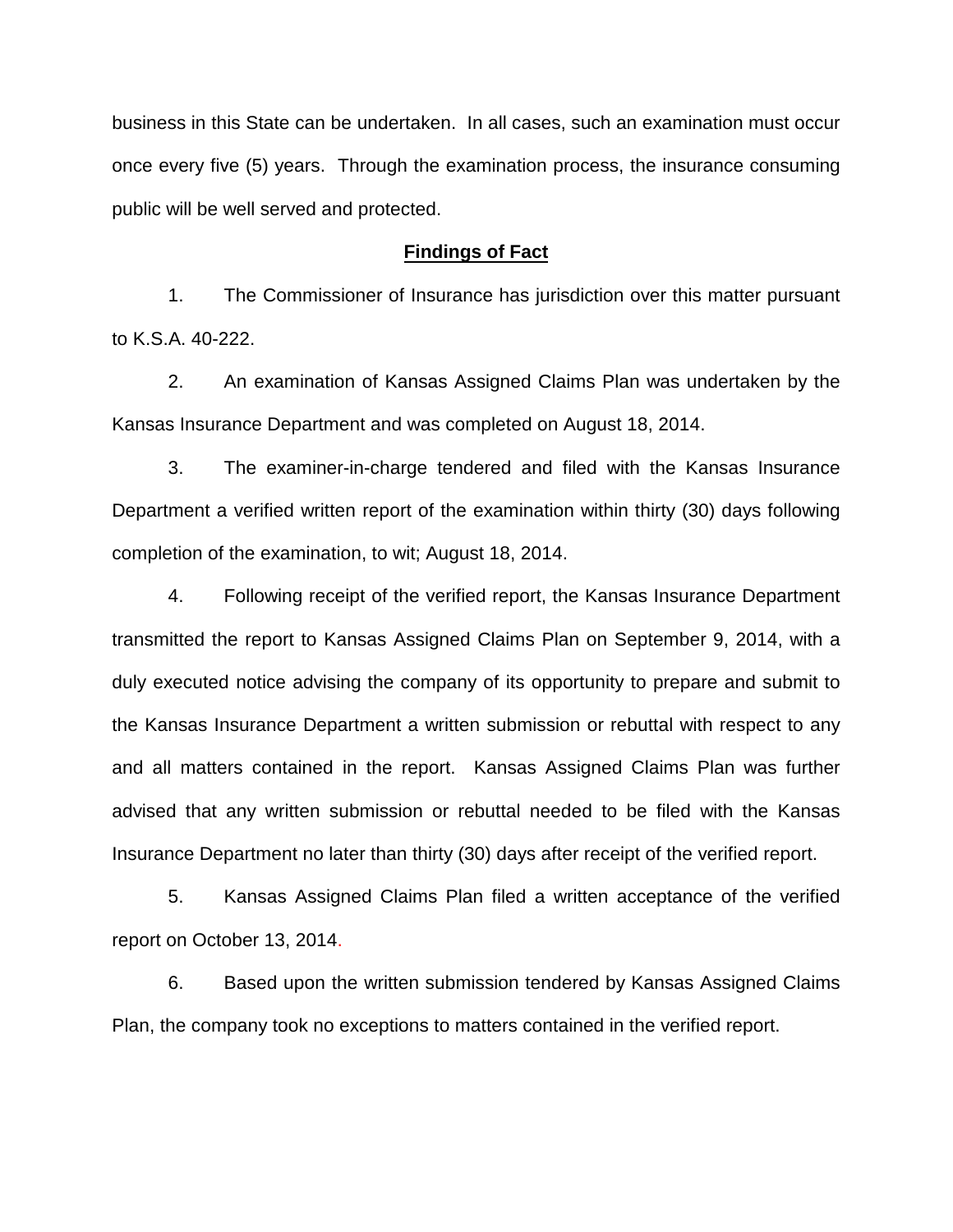7. Within thirty (30) days of the end of the time period allowed for written submission or rebuttal, the Commissioner of Insurance fully reviewed the report, together with all written submissions and rebuttals provided by Kansas Assigned Claims Plan. The Commissioner of Insurance further reviewed all relevant workpapers.

8. No other written submissions or rebuttals were submitted by Kansas Assigned Claims Plan.

# **Conclusion of Law**

9. K.S.A. 40-222(k)(2) provides:

"Within 30 days of the end of the period allowed for the receipt of written submissions or rebuttals, the commissioner shall fully consider and review the report, together with any written submissions or rebuttals and any relevant portions of the examiners workpapers and enter an order:

- (A) Adopting the examination report as filed or with modification or corrections. If the examination report reveals that the company is operating in violation of any law, regulation or prior order of the commissioner, the commissioner may order the company to take any action the commissioner considers necessary and appropriate to cure such violations; or
- (B) rejecting the examination report with directions to the examiners to reopen the examination for purposes of obtaining additional data, documentation or information, and refiling pursuant to subsection (k); or
- (C)call and conduct a fact-finding hearing in accordance with K.S.A. 40- 281 and amendments thereto for purposes of obtaining additional documentation, data, information and testimony."
- 10. Based upon the Findings of Fact enumerated in paragraphs #1 through

#8 above, the financial condition examination report as of December 31, 2013 of Kansas Assigned Claims Plan should be adopted.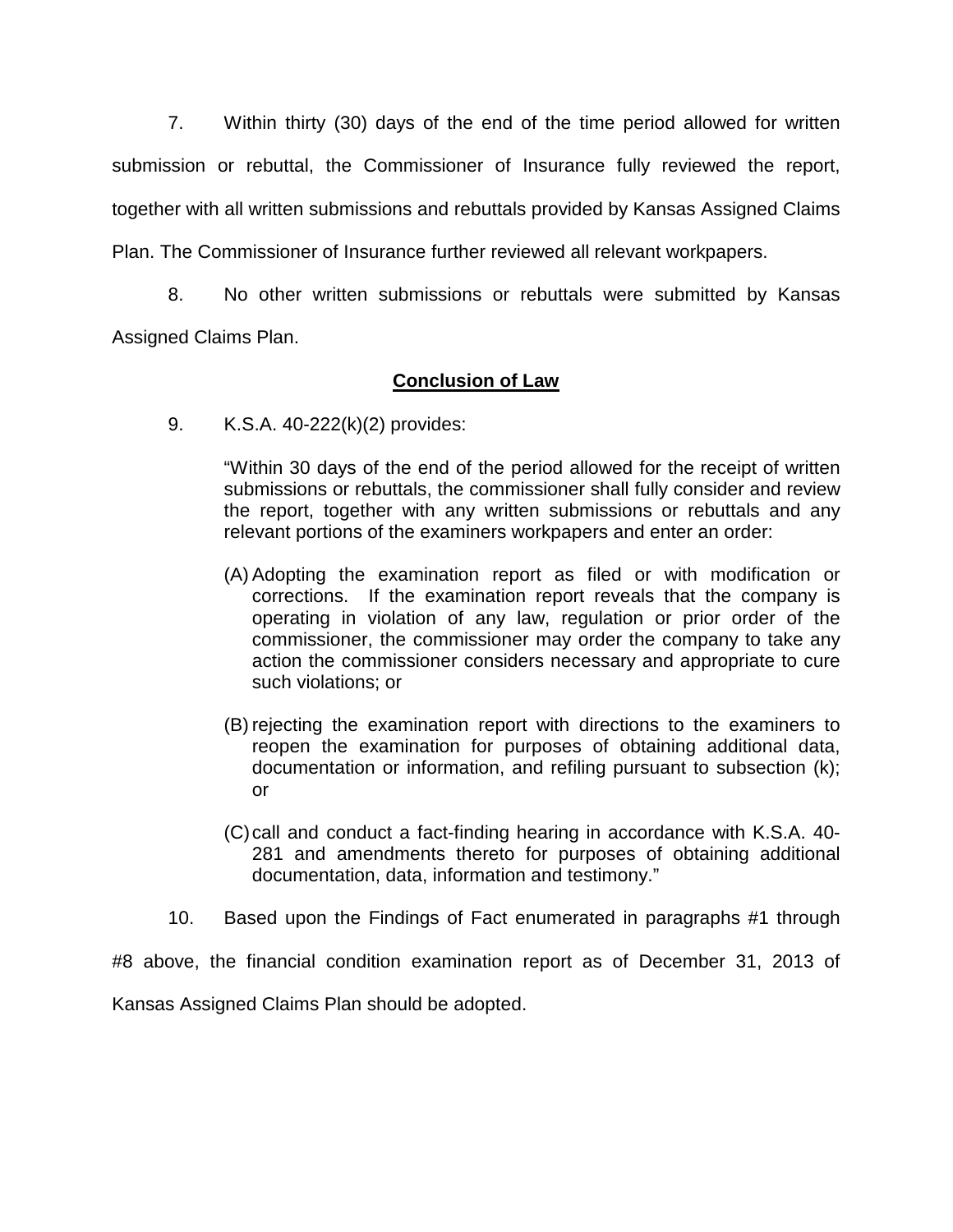### **IT IS THEREFORE, BY THE COMMISSIONER OF INSURANCE, ORDERED THAT:**

1. The financial condition examination report as of December 31, 2013 of Kansas Assigned Claims Plan hereby is adopted.

2. The Commissioner of Insurance retains jurisdiction over this matter to issue any and all further Orders deemed appropriate or to take such further action necessary to dispose of this matter.

**IT IS SO ORDERED THIS \_\_22nd\_\_ DAY OF\_\_\_December\_\_, 2014 IN THE CITY OF TOPEKA, COUNTY OF SHAWNEE, STATE OF KANSAS.**



\_/s/ Sandy Praeger\_\_\_\_\_\_\_\_\_\_\_\_\_\_\_\_ Sandy Praeger Commissioner of Insurance By:

/s/ John Wine

John Wine

General Counsel